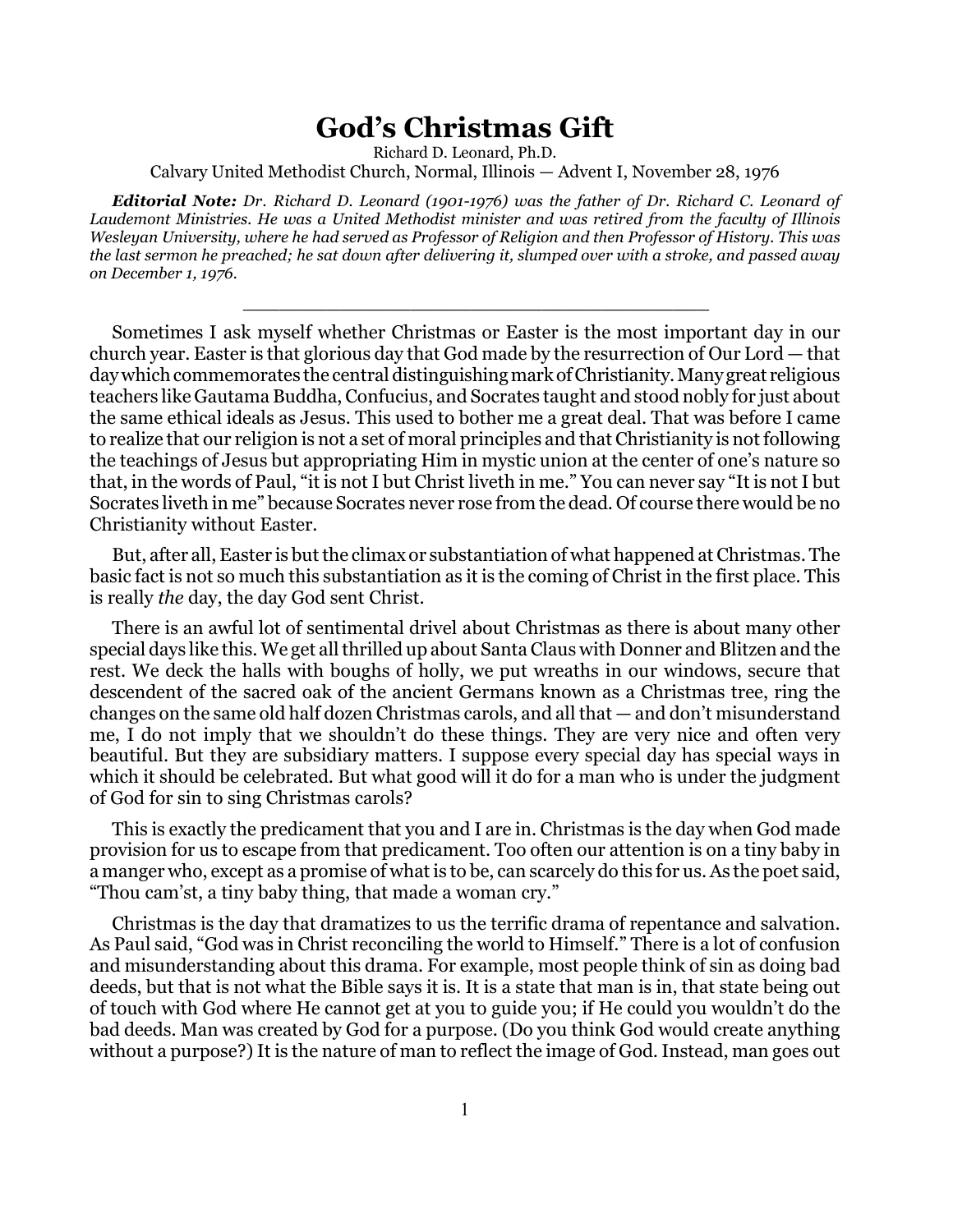on his own, doing what he, himself, purposes and often has the temerity to ask God to come along and help him, bring him "peace of mind" and all that.

This is why the Bible, over and over again, thinks of idolatry as the center of sin, for idolatry is the worship of a false god; and when a man worships himself and his own purposes he is idolatrous. Hence a man stands under the judgment of God, just as the thing that you make that doesn't fulfil your purpose for it. stands under your judgment. And when God judges you and finds you wanting His wrath is upon you. What the Bible means by the wrath of God is simply the inevitable consequence of trying to live life apart from the wishes and guidance of the Creator, who is the only one who knows the score. I often say that the modern symbol of the wrath of God on man's estrangement  $-$  on man's  $\sin$   $-$  is a long row of psychiatrists' couches.

But God has done something about it. I sometimes wonder why in the world He should bother any more about man, the way man has turned out in view of what God planned. But, of course, I cannot understand how far love will go. Besides, God is determined that His creation will turn out to be successful. At any rate, "God so loved the world that He gave His only begotten Son, that whosoever believeth in him shall have eternal life". And when you really believe in Someone and give yourself wholly and utterly to Him you can really begin to live on a eternal basis.

We have many times been accustomed to use the phrase "Christ is the answer." It has been part of the propaganda for Christian proposals, plans and programs. But perhaps we have not delved very deeply into the depths of its fundamental significance. Is it really true that Christ *is* the answer to earthly conditions and problems and also personal ones?

I have often used the illustration derived from Arthur Millers's play *The Death of a Salesman*, including from this pulpit. You remember that Willie Lohman glorified in being a great salesman who made many friends. But, somehow or other, he was not fulfilled. He enjoyed life most when he was puttering around his house and garden. Finally, he committed suicide and his funeral was held in a large place at his request so all his friends could come but almost no one came. In the postlude of the play his son Biff remarked that his father had the wrong dreams so he didn't know who he was. Who was he? A son of God sent into the world for a specific purpose. Willie never sought to find this purpose, so Christ could not be the answer to his frustrated life; for in the play he apparently had no religion. Christmas would then have no significance for him. He lived in sin.

But Christ is not only the answer to the set of a person's life and career, but likewise the answer to his personal problems. It does not mean that personal conditions, difficulties, or predicaments will be made any less tragic, but the person who lives with Christ has a divine strength that enables him to bear them and even transform them as Christ did His cross.

I will never forget a lady I used to visit when I was a pastor. When I first knew her she had lain in bed for eighteen years. She had some disease that took away all power of muscular movement. She was perfectly well and could see, hear, and talk, but all the movement she could make was to turn her head to her right and raise her right arm just enough to shake hands with you. She could eat if you put food in her mouth. She could sit in a wheel chair provided you strapped her in tightly, since she had no power to keep herself from falling or